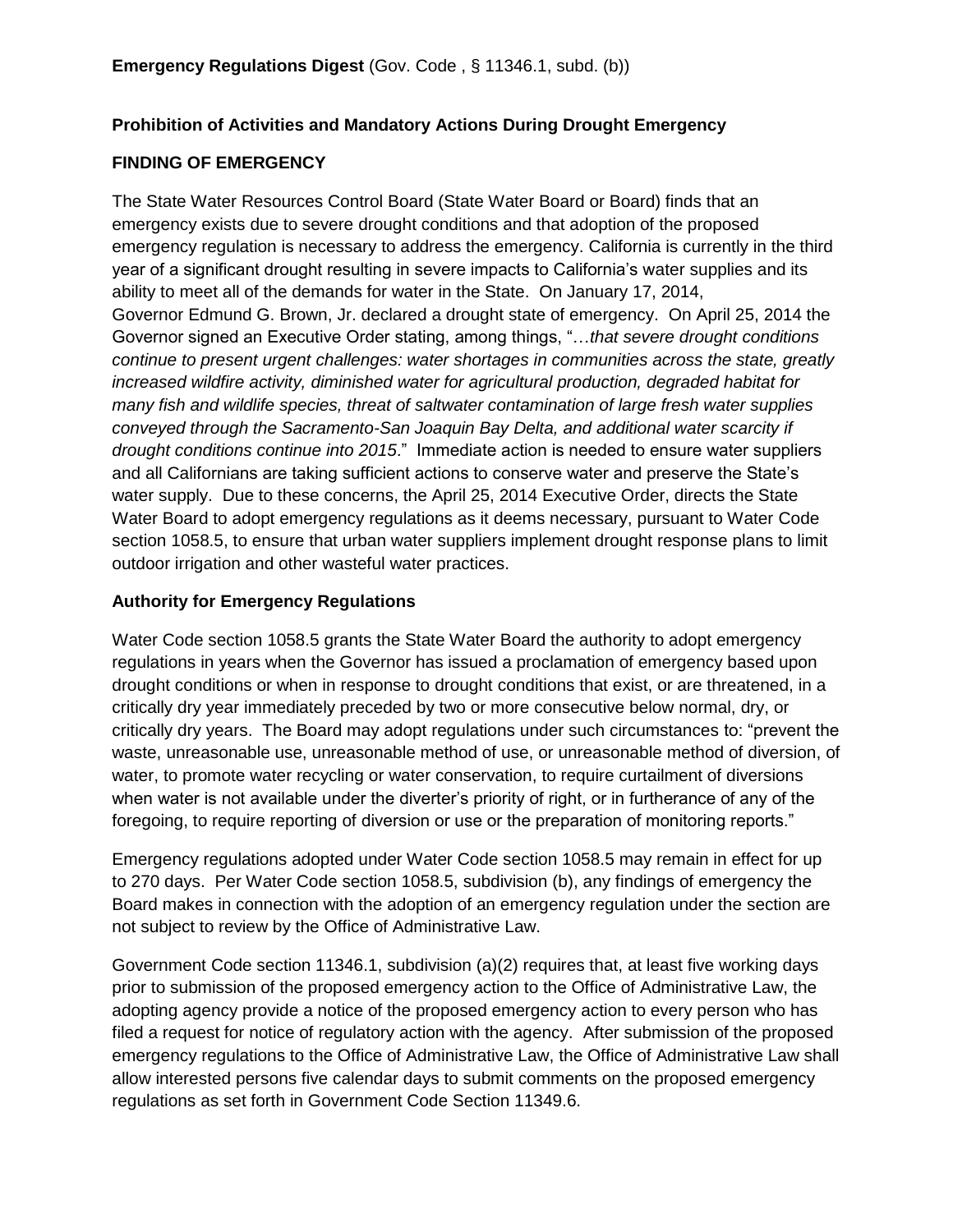The information contained within this finding of emergency provides the information necessary to support the State Water Board's emergency rulemaking under Water Code section 1058.5 and also meets the emergency regulation criteria of Government Code section 11346.1 and the applicable requirements of section 11346.5.

### **Evidence of Emergency**

The U.S. Drought Monitor currently classifies the entire state of California as experiencing severe to exceptional drought conditions. In most years, California receives about half of its precipitation in the months of December, January and February, with much of that precipitation falling as snow in the Sierra. A handful of large winter storms can make the difference between a wet year and a dry one. In normal years, the snowpack stores water during the winter months and releases it through melting in the spring and summer to replenish rivers and reservoirs and recharge aquifers. However, relatively dry weather conditions this year have reduced the amount of snowpack in California's mountains. Each of this season's first four snow surveys – conducted in early January, late January, late February and early April – found a statewide snowpack water equivalent far below average for the dates of the surveys. The 2014 statewide snowpack began melting and running into the state's watercourses in early April. After reaching a peak of 10.1 inches, the snowpack had almost completely melted away by late May,.

Rainfall also has been far below normal during this water year as recorded by weather stations throughout the state. Despite a few storms that brought rain in February and March, electronic readings indicate that precipitation at eight Northern California stations was only about 60 percent of normal for late April. The electronic readings for San Joaquin stations show even drier conditions there – less than 50 percent of normal precipitation from October 1 to late May. As of May 31, statewide precipitation was 55 percent of average to date; runoff was 35 percent of average to date; and snow water equivalent was three percent of average for the date (one percent of the April 1 average).

Due to these drought conditions and dry conditions for the past several years, storage in California's reservoirs is also at below average levels, at 65 percent of average for the state at the end of May. Current storage levels in key reservoirs reflect this trend. Shasta Lake, California's and the Central Valley Project's (CVP) largest reservoir, is at 45 percent of its 4.5 million acre-feet (MAF) capacity (54 percent of its historical average for this date). Lake Oroville, the State Water Project's (SWP) principal reservoir, is at 47 percent of its 3.5 MAF capacity (57 percent of its historical average for the date). Trinity Reservoir is at 47 percent of its 2.4 MAF capacity (54 percent of historical average). San Luis Reservoir, a critical south-of-Delta reservoir for both the SWP and CVP, is at 38 percent of its 2 MAF capacity (52 percent of average for this date). Folsom Reservoir is at 53 percent of its 1 MAF capacity (64 percent of average for this date). New Melones Reservoir is at 32 percent of its 2.4 MAF capacity (50 percent of average for this date). New Don Pedro Reservoir is at 52 percent of its 2 MAF capacity (67 percent of average for this date) and Lake McClure is at 29 percent of its 1 MAF (42 percent of average for this date).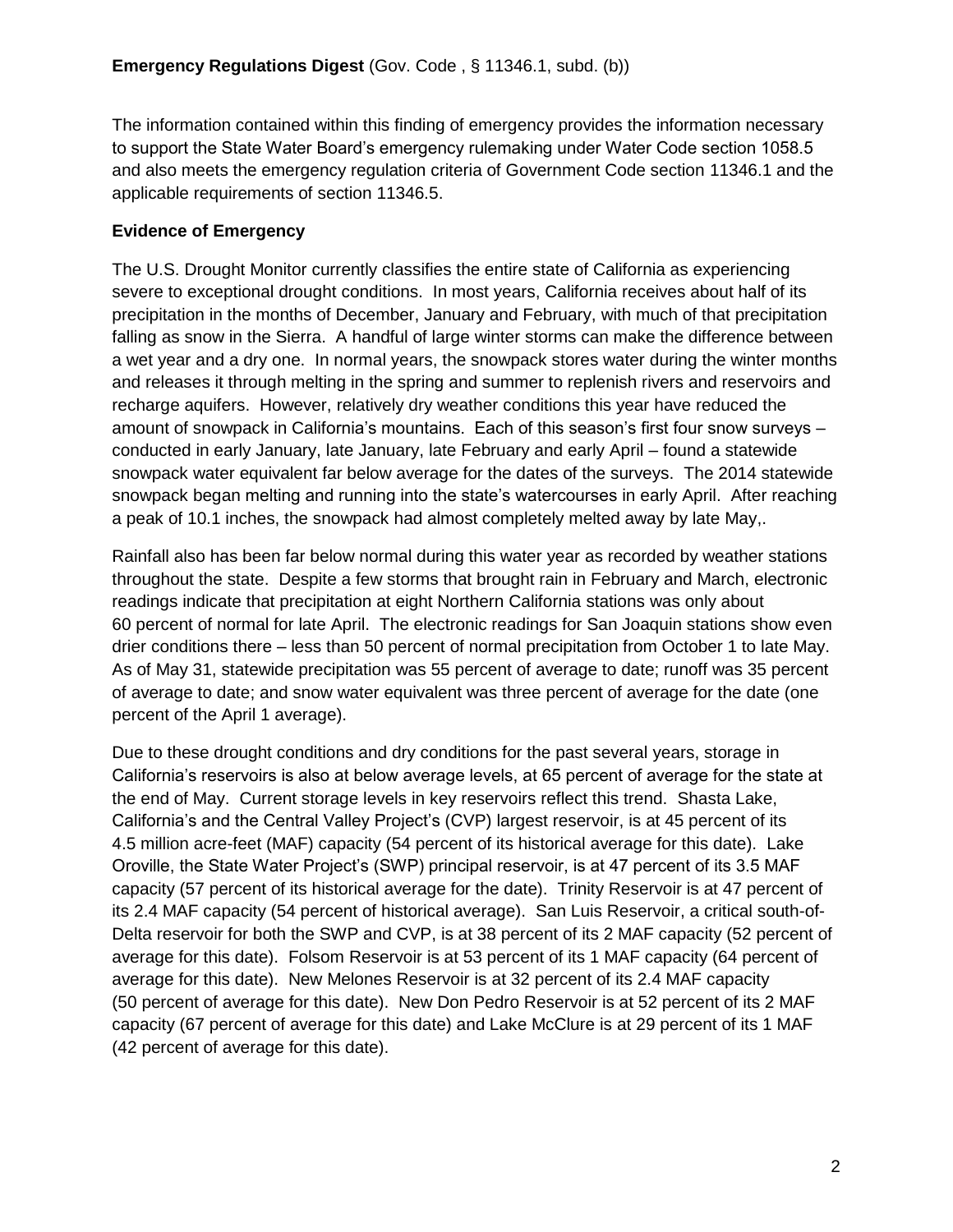Local, state and federal water agencies across California have limited supplies due to the drought. In response, those agencies have taken various actions, including reducing or eliminating contract water deliveries and implementing mandatory and voluntary conservation efforts. A total of 46 Emergency Proclamations addressing the drought are known to have been issued by city, county, special districts, and tribal governments. The State's two major water supply projects, the CVP and SWP, have also announced severe reductions in contract deliveries. The United States Bureau of Reclamation (Reclamation) has announced that its regular CVP agricultural contractors will receive no deliveries in 2014 and its municipal and industrial contractors will receive 50 percent of their historic use. The Department of Water Resources (DWR) has announced that its deliveries to its regular SWP contractors will be reduced to five percent for both municipal and agricultural contractors. Senior SWP contractors have also received less than their full contract amounts. In addition to water supply reductions and conservation efforts, many water users have requested and received approvals for changes to regulatory requirements, including water right requirements, to extend limited supplies. Many water users have also pursued water transfers and purchases from willing sellers to make up for reduced supplies.

### **Need for the Regulation**

Immediate action is needed to effectively increase water conservation so that remaining supplies are maintained to address the ongoing drought emergency. The State Water Board's May 2014 Drought Survey results demonstrated that urban water conservation efforts could be augmented to minimize the potential risks of threatened severe supply shortages. In addition, current voluntary conservation goals established by many urban water suppliers will not provide for timely and effective attainment of the State's conservation needs, which include the maintenance of remaining supplies. Without adequate reserves, water suppliers will be unable to address the drought emergency. The emergency regulation improves the State Water Board's and local agencies' abilities to quickly and effectively implement and enforce mandatory water conservation measures during the current drought emergency to help preserve the State's supplies throughout a continuing drought that could last through 2015 or beyond.

### **Description and Effect of Proposed Regulation**

The proposed regulation consists of three requirements: a prohibition on certain types of water use, an order for all urban water suppliers to implement mandatory conservation measures, and an order for water suppliers with 3,000 or more service connections to provide monthly data on water production. These requirements are intended to preserve urban water supplies. It is both reasonable and prudent to preserve urban water supplies to the maximum extent feasible to provide local agencies with the necessary flexibility to meet the health and safety needs of Californians during the drought emergency. California has been subject to multi-year droughts in the past and there is no guarantee that precipitation this winter will lift the State out of the current drought conditions. Moreover, climate change science indicates that the Southwestern United States are becoming drier, increasing the likelihood of prolonged droughts. In addition, drought conditions have already forced the State Water Board to curtail surface water diversions, and many groundwater basins around the state are already in overdraft conditions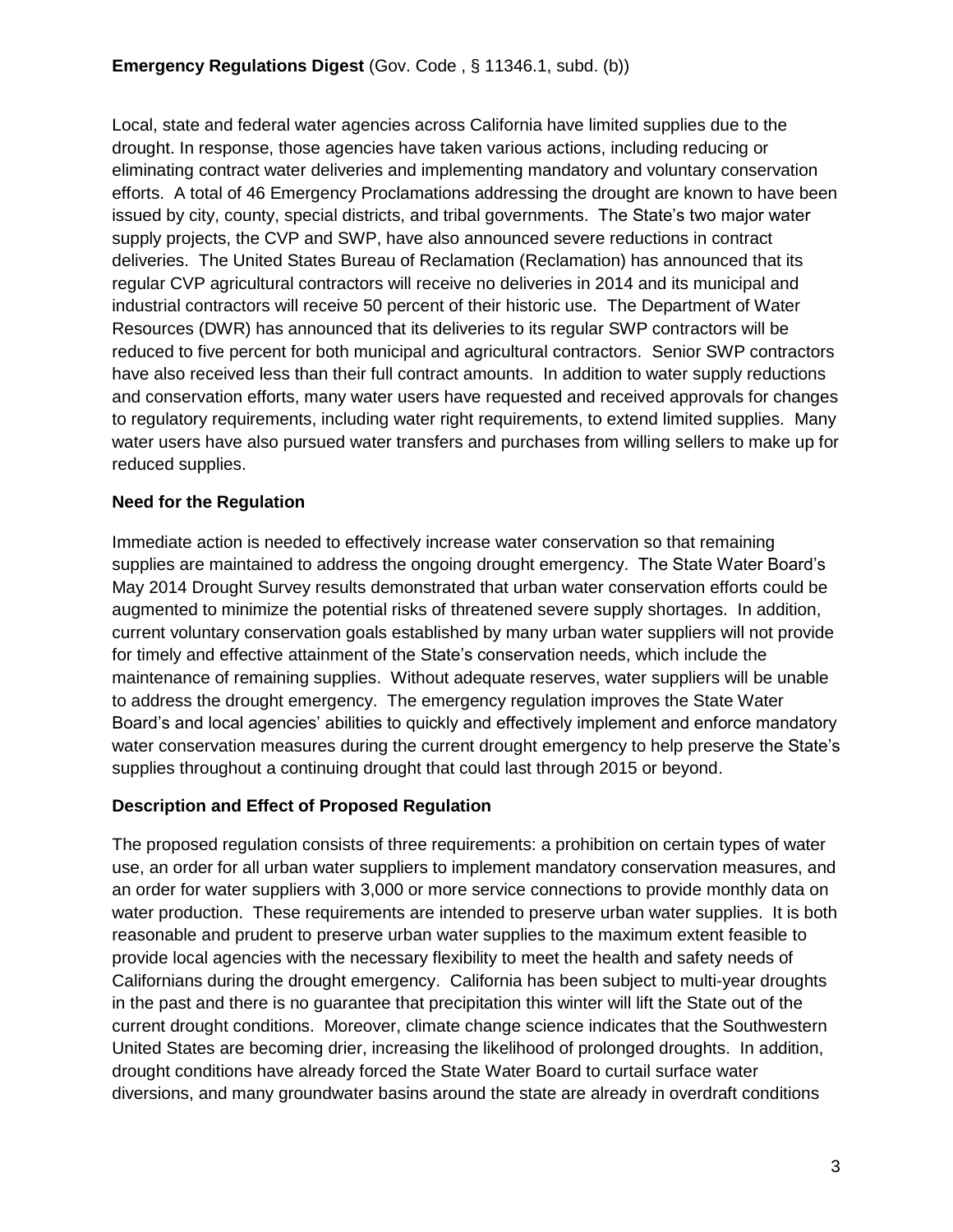that will likely worsen due to groundwater pumping this summer. Many water supply systems face a present or threatened risk of inadequate supply. Should drought conditions persist into 2015, more water supply systems will be at risk of depleting supplies, presenting a great risk to the health and safety of the people supplied by those systems. Maintaining urban water supplies through enhanced conservation will reduce the risks to health and safety and reduce negative impacts to the State's economy.

Each of the specific prohibitions on water uses is necessary to promote water conservation to maintain an adequate supply during the drought emergency, which cannot be done if water is being used in an excessive or wasteful manner. These prohibitions affect practices that use excessive amounts of water or where more efficient and less wasteful alternatives are available. These practices are particularly unreasonable during a drought due to the need to conserve limited water supplies to meet health and safety needs. Exceptions to meet immediate health and safety concerns or to comply with state or federal permit requirements are available, however.

A prohibition on runoff of outdoor irrigation water is necessary to promote water conservation to address the drought emergency. Irrigating residential, commercial, industrial, and recreational landscapes to the point of visible runoff is an excessive use of water and more efficient alternatives are available. This practice depletes water supplies, whose maintenance is critical during a drought for health, safety, and, in some cases, operational flexibility. Runoff enters the storm drain system or evaporates, and does not provide for domestic use, sanitation, or fire protection, which are the primary needs that public water supply distributors must meet during drought periods. (Wat. Code, § 354.)

A prohibition on vehicle washing with a running hose (a hose that is not equipped with a shut-off nozzle) promotes water conservation to address the drought emergency through the use of more efficient and effective washing techniques and options. Washing cars at commercial car wash establishments—which are widely distributed throughout the state--or manual washing with a small amount of water in a bucket or with a hose equipped with a shut-off nozzle are efficient and reasonable techniques for those with a need to wash a vehicles.

A prohibition on watering of hardscapes, such as driveways, sidewalks, and asphalt, promotes water conservation to address the drought emergency through the use of more efficient and effective cleaning methods for hardscapes. For example, many hardscapes can be cleaned with a broom, thus conserving water for other uses during a time of extreme scarcity.

A prohibition on the use of potable water without recirculation pumps for fountains and other decorative water fixtures promotes water conservation to address the drought emergency through saving water that would evaporate, leak, or not be reused. In addition, ornamental water fixtures do not provide for domestic use, sanitation, or fire protection, and therefore do not promote a use of paramount importance during the drought emergency.

The proposed regulation to require urban water suppliers with 3,000 or more service connections to implement their Water Shortage Contingency Plans (WSCPs) at a level that includes mandatory use restrictions, and water suppliers without WSCPs and water suppliers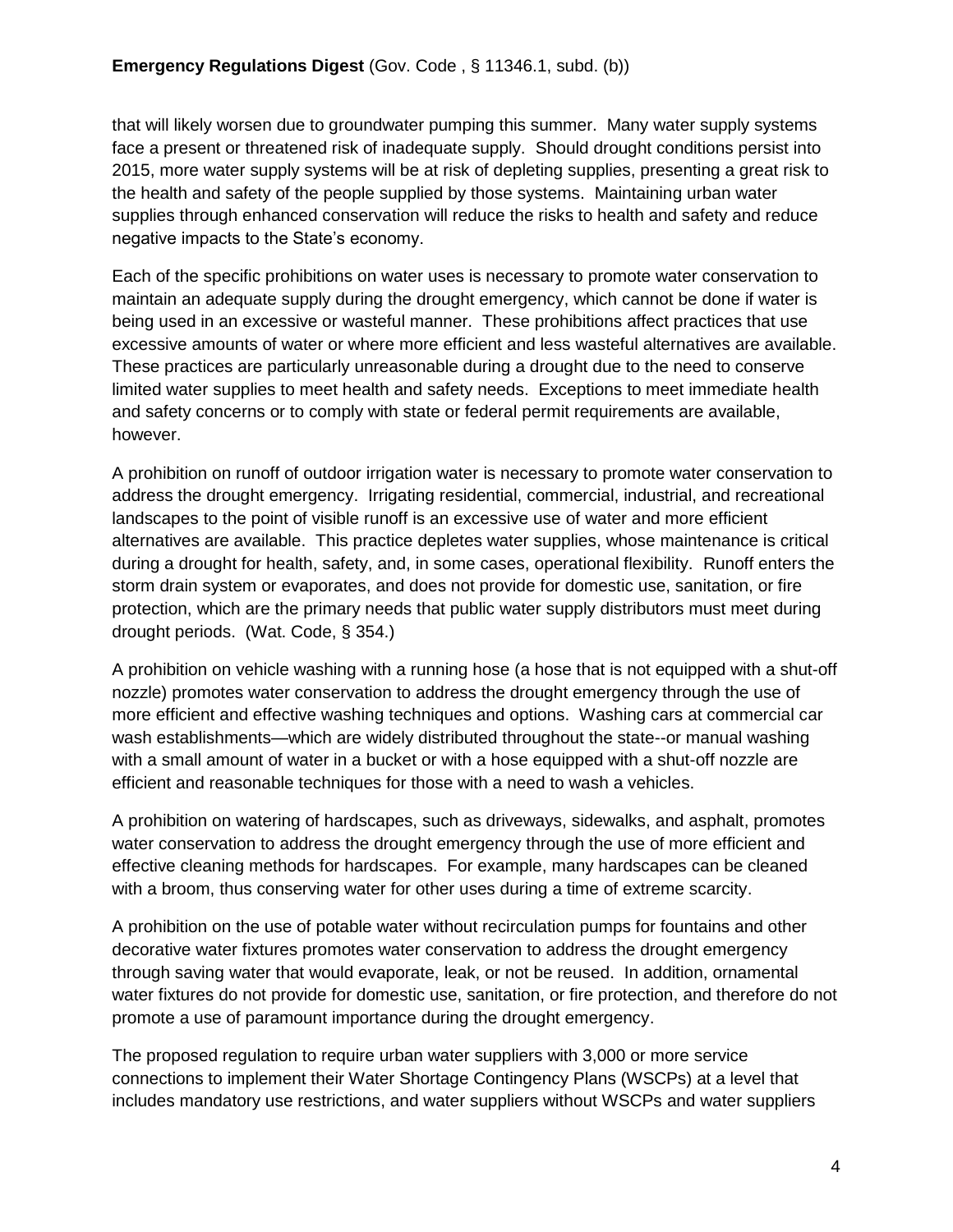which have fewer than 3,000 service connections to implement mandatory restrictions, is necessary to promote conservation to address the drought emergency because mandatory restrictions have proven to be effective at reducing water use. Data collected from the State Water Board's May 2014 Urban Water Conservation Survey indicates that 53 of the 268 urban water suppliers who responded to the survey (representing approximately 10 million retail customers) have already formally invoked their drought shortage contingency plans and have implemented both mandatory restrictions on outdoor water use and prohibitions on runoff into streets and gutters. Requiring mandatory use restrictions for the rest of the water suppliers (representing approximately 28 million retail customers) will ensure that water use restrictions are applied equitably and to the greatest effect statewide.

One of the options for mandatory use restrictions is limiting outdoor irrigation to no more than two days per week. This limit is necessary to promote conservation to address the drought emergency because outdoor irrigation accounts for 44 percent of urban water use (see Table 1 below), outdoor irrigation is generally more discretionary than other types of use, and because studies have shown that urban landscapes are often over-watered. Two days per week of outdoor irrigation increases conservation and reduces the likelihood of over-irrigation and visible runoff.

The proposed regulation to require urban water suppliers with 3,000 or more service connections to provide the Board with monthly potable water production figures along with a calculation of gallons per capita per day (GPCD) is necessary so that the Board can track the effectiveness of the proposed regulations and urban water conservation actions. Such monitoring reports will promote the conservation necessary to address the drought emergency.

### **Estimate of Water Savings from Proposed Regulation**

According to the Department of Water Resource's Public Review Draft Water Plan Update 2013, total urban water use between 1998 and 2005 was 8.8million acre-feet. The breakdown of the urban use by customer class is provided in the [Table](#page-4-0) 1.

| <b>Sector</b>                             | <b>Volume (MAF)</b> |
|-------------------------------------------|---------------------|
| <b>Residential landscape</b>              | 3                   |
| Large landscape                           | 0.9                 |
| Indoor residential                        | 2.7                 |
| Commercial, institutional, and industrial | 1.7                 |
| Other                                     | 0.5                 |
|                                           |                     |
| Total                                     | 8.8                 |

#### <span id="page-4-0"></span>**Table 1: Urban Water Use by Sector in Million Acre-Feet (MAF)**

*Source: DWR Public Review Draft Water Plan Update 2013*

Outdoor irrigation represents 44 percent of the total urban water use (3 MAF for residential landscape and 0.9 MAF for large landscapes). The proposed regulation prohibiting visible runoff affects the 44 percent of statewide urban use dedicated to outdoor irrigation. The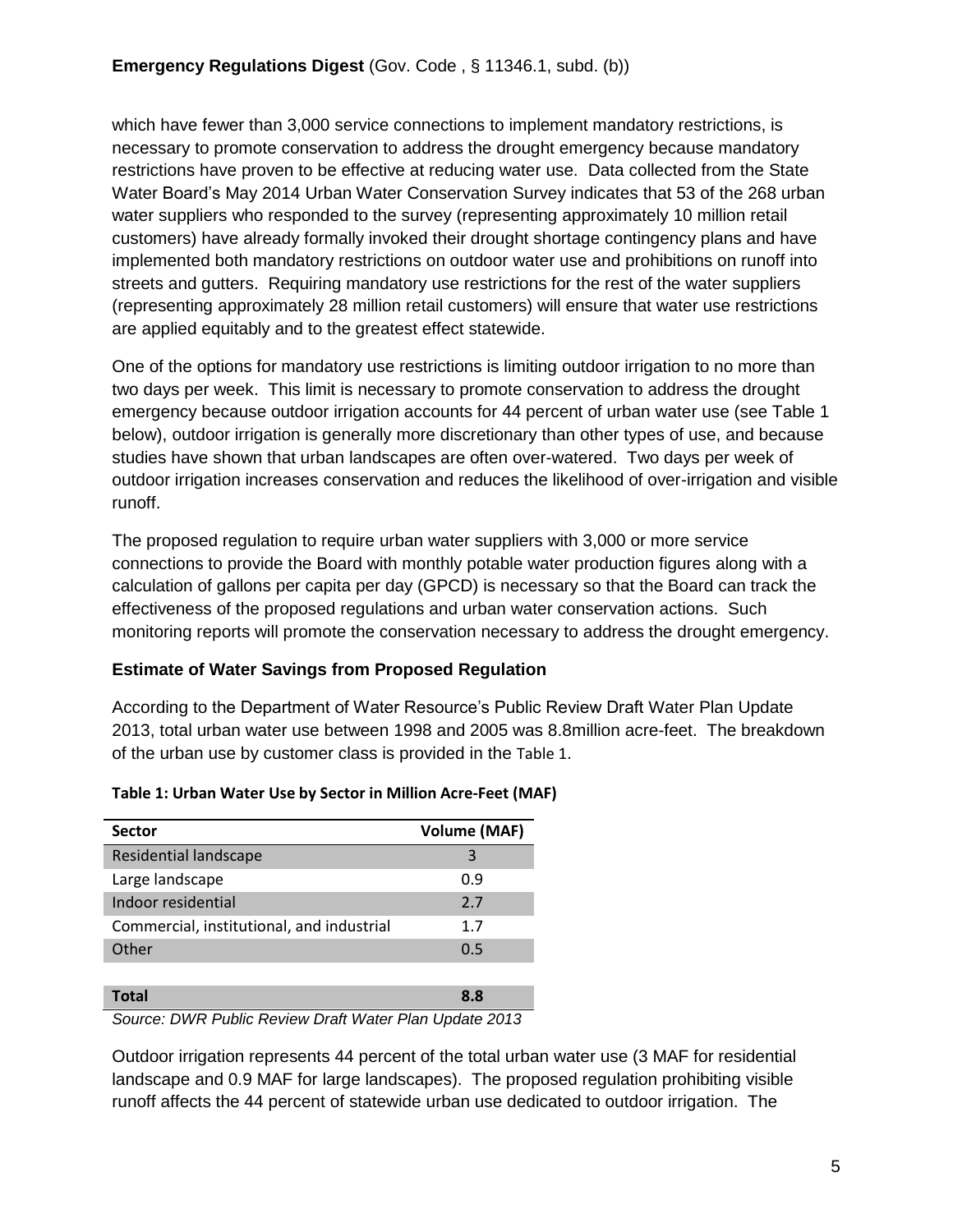proposed regulation to require implementation of WSCPs at a mandatory level by urban water suppliers would, in some cases, entail restrictions on use by other customer classes, including residential indoor use in instances where mandatory restrictions include rationing of residential use. However, a review of the State Water Board's May 2014 Urban Water Conservation Survey results and a select group of WSCPs indicates that water suppliers with significant supply shortages have already implemented mandatory restrictions and are therefore already in compliance with the proposed regulation, while those that will need to invoke their WSCPs at a mandatory level to comply do not include restrictions on water use by the non-residential classes at the first level of mandatory restrictions. Thus, the Board estimates that the proposed regulations will have a minimal impact on the 56 percent of water used for purposes other than outdoor irrigation.

Many California Urban water suppliers are already implementing water conservation measures commensurate with those required by the proposed regulations and therefore conservation savings attained by their customers are not attributable to the proposed regulations. As described above, 53 of the 268 urban water suppliers who responded to the survey indicated that they had already formally invoked their drought shortage contingency plans and have implemented both mandatory restrictions on outdoor water use and prohibitions on runoff into streets and gutters. Therefore, these 53 urban water suppliers are already implementing conservation measures that are commensurate with the requirements of the proposed emergency regulation. These 53 urban water suppliers represent approximately 10 million retail customers, which accounts for about 38 percent of the survey response by retail population. The Board estimates that all 268 of the survey respondents collectively are representative of the urban water conservation actions being taken statewide. Based upon these assumptions, 62 percent of urban water use would be affected by adoption of the proposed regulations while 38 percent of urban water use would not be affected by adoption of the proposed regulations (i.e, they are already implementing the required conservation measures).

Various studies have analyzed the response of urban populations to mandatory use restrictions imposed during drought conditions. Multiple studies conclude that mandatory use restrictions are more effective than voluntary conservation measures because areas that have imposed mandatory use restrictions have achieved greater use reductions than areas that imposed only voluntary measures, controlling for other variables. The amount of conservation achievable through mandatory restrictions varies. Conservation savings of up to 29 percent have been observed. For example, a study conducted on the effects of water demand management policies of eight California water agencies during the period from 1989-1996, which included 3 years of drought (1989-1991), found that rationing and use restrictions were correlated with use reductions of 19 percent and 29 percent, respectively. The study's authors concluded:

In general, relatively moderate (5-15%) reductions in aggregate demand can be achieved through modest price increases and "voluntary" alternative [Demand-Side Management] policy instruments, such as public information campaigns. However, to achieve larger reductions in demand (greater than 15%), policymakers will likely need to consider either relatively large price increases, more stringent mandatory policy instruments (such as use restrictions), or a package of policy instruments. (Dixon & Moore, 1996).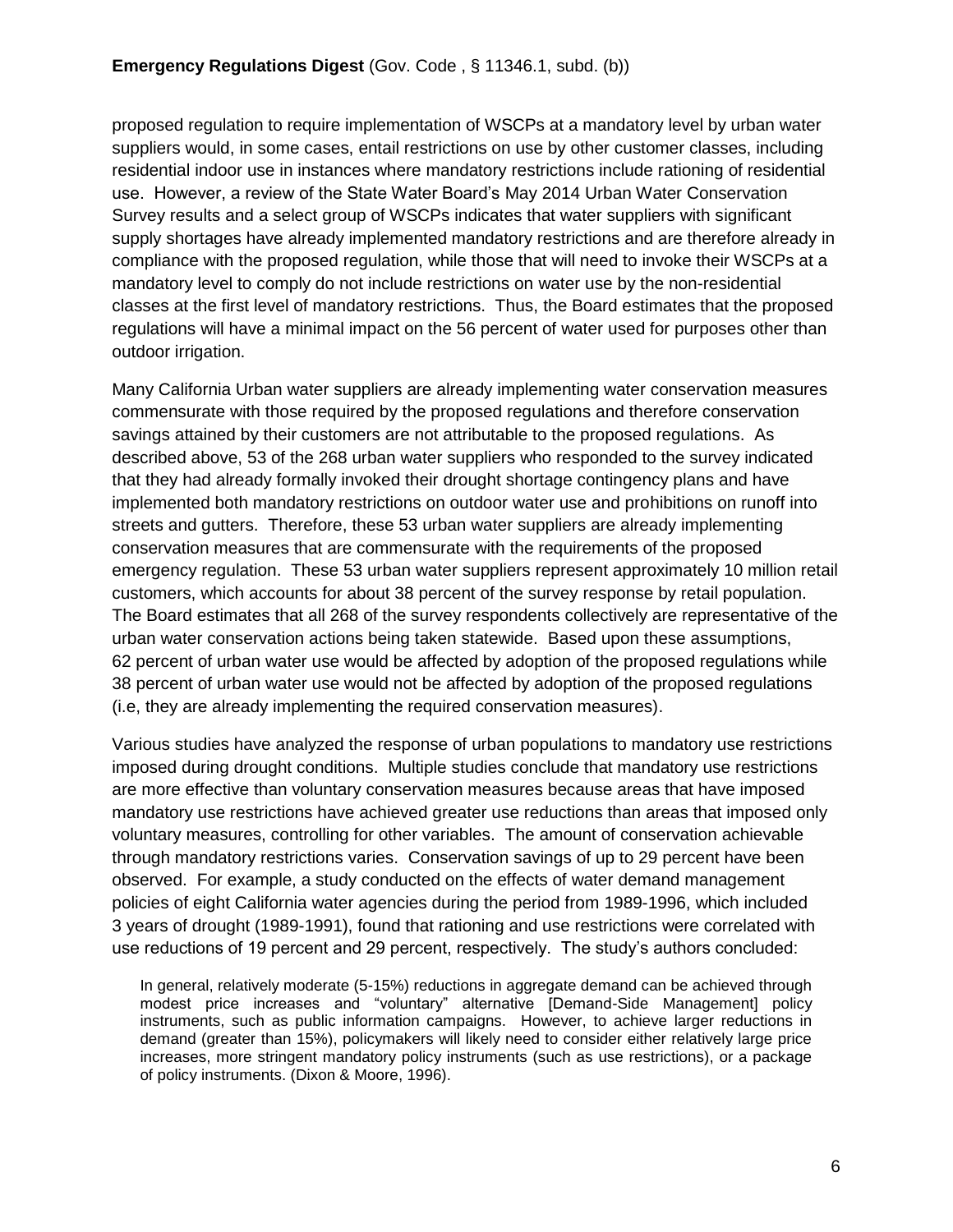A recent study from UCLA on use reductions in Los Angeles during the 2007-2009 drought reached similar conclusions:

Our results indicate that mandatory restrictions are most effective at reducing water consumption for [Single-Family Residential] households. The greatest impact of measures resulted from the combination of mandatory watering restrictions and the price increase, which led to a water reduction of 23% in July/August 2009, while voluntary restrictions led to only a 6% reduction in water use. (Mini, 2013).

In addition, a study of Virginia's severe 2002 drought found that mandatory use restrictions coupled with an aggressive information and enforcement campaign led to a 22 percent reduction in use. (Halich & Stephenson, 2006). Thus, given the severity of the current drought and the level of resources already devoted to attaining the state's conservation goals, the Board anticipates the proposed regulations can result in up to a 20 percent reduction in outdoor water use, totaling 0.48 million acre-feet, as calculated below.

Total urban water use for outdoor irrigation: 3.9 MAF

Urban water use for outdoor irrigation affected by the proposed regulations:  $3.9*0.62 = 2.4$  MAF Estimated conservation savings from adoption of the proposed regulations:  $2.4*0.2 = 0.48$  MAF

#### **Additional Benefits to Proposed Regulations**

Staff has determined that additional benefits will be realized should the Board adopt the proposed regulations. These benefits include the following:

- Reduced water bills for customers that reduce water use (some of these savings will generate additional economic activity, such as investments in drought-tolerant landscaping)
- Increased water quality in receiving waters due to lower runoff volumes
- Increased drought awareness and shared sense of responsibility among urban water users
- More effective tracking of total urban water use
- Reduced potential for severe economic disruption if 2015 is another dry year

These benefits will offset some of the fiscal impacts to water suppliers when benefits and costs are viewed from a statewide perspective. Therefore, these benefits provide additional justification for adopting the proposed regulations.

#### **References:**

2014 National Climate Assessment, US Global Change Research Program, Washington, D.C., accessed from: [http://nca2014.globalchange.gov/report,](http://nca2014.globalchange.gov/report) on June 29, 2014.

Safeguarding California: Reducing Climate Risk, California Natural Resources Agency, Sacramento CA, accessed from:

[http://resources.ca.gov/climate\\_adaptation/docs/Safeguarding\\_California\\_Public\\_Draft\\_Dec-](http://resources.ca.gov/climate_adaptation/docs/Safeguarding_California_Public_Draft_Dec-10.pdf)[10.pdf,](http://resources.ca.gov/climate_adaptation/docs/Safeguarding_California_Public_Draft_Dec-10.pdf) on June 29, 2014.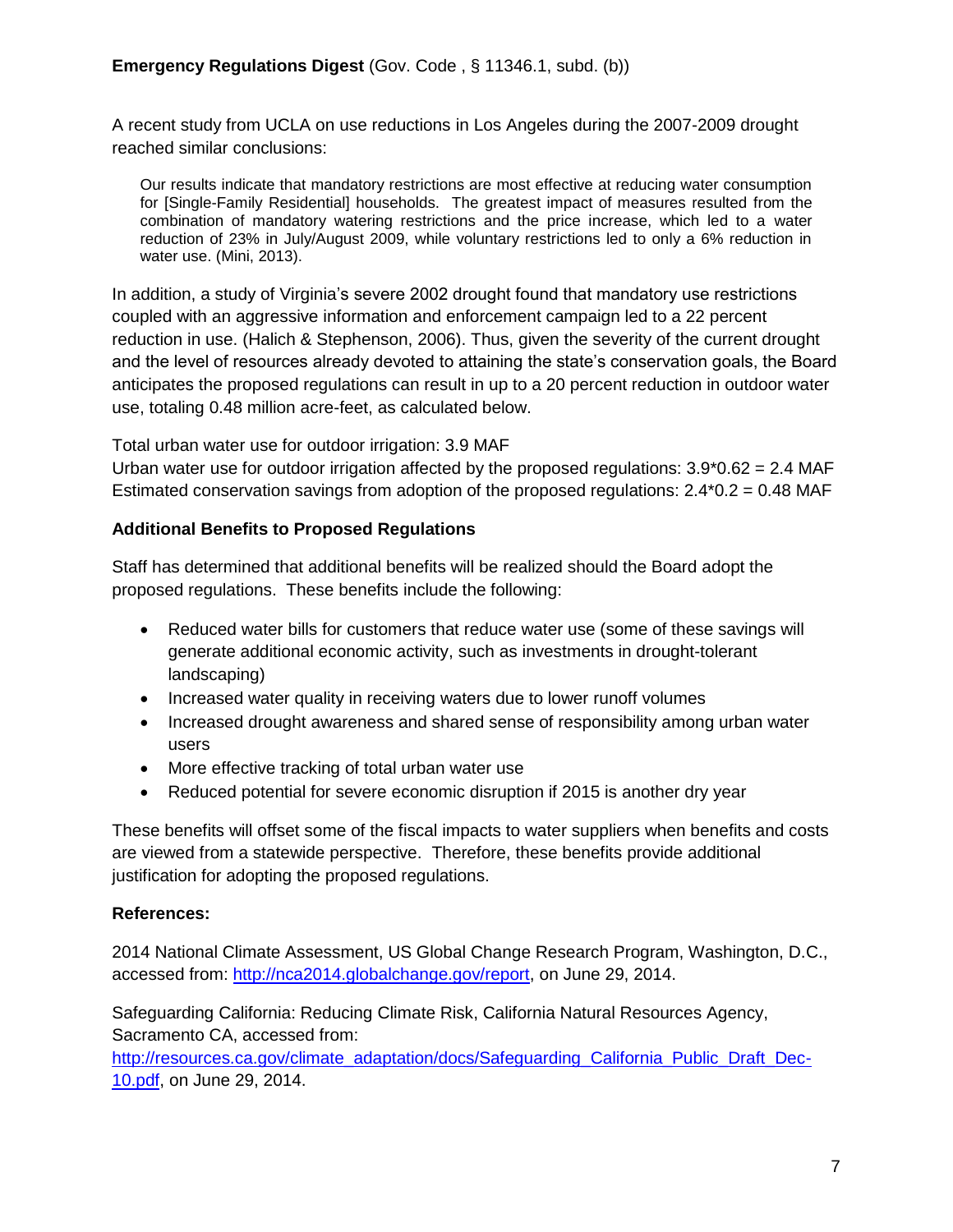El Niño/Southern Oscillation (ENSO) Diagnostic Discussion, National Oceanic and Atmospheric Administration, National Weather Service, Climate Prediction Center, Washington, D.C.,accessed from:

[http://www.cpc.ncep.noaa.gov/products/analysis\\_monitoring/enso\\_advisory/index.shtml,](http://www.cpc.ncep.noaa.gov/products/analysis_monitoring/enso_advisory/index.shtml) on June 29, 2014.

State Water Resources Control Board Water Conservation Survey results as of June 19, 2014, Sacramento, CA, accessed from:

[http://www.waterboards.ca.gov/waterrights/water\\_issues/programs/drought/workshops\\_results.s](http://www.waterboards.ca.gov/waterrights/water_issues/programs/drought/workshops_results.shtml) [html](http://www.waterboards.ca.gov/waterrights/water_issues/programs/drought/workshops_results.shtml)

Consideration of a Proposed Resolution Regarding Drought-Related Emergency Regulations for Curtailment of Diversions to Protect Senior Water Rights, State Water Resources Control Board, Division of Water Rights, Sacramento, CA, accessed from:

[http://www.waterboards.ca.gov/board\\_info/agendas/2014/jul/070114agnd\\_revised.pdf,](http://www.waterboards.ca.gov/board_info/agendas/2014/jul/070114agnd_revised.pdf) on June 29, 2014.

Report to the Governor's Drought Task Force – Groundwater Basins with Potential Water Shortages and Gaps in Groundwater Monitoring, Department of Water Resources, Sacramento, CA, April 30, 2014, accessed from:

[http://www.water.ca.gov/waterconditions/docs/Drought\\_Response-](http://www.water.ca.gov/waterconditions/docs/Drought_Response-Groundwater_Basins_April30_Final_BC.pdf)[Groundwater\\_Basins\\_April30\\_Final\\_BC.pdf,](http://www.water.ca.gov/waterconditions/docs/Drought_Response-Groundwater_Basins_April30_Final_BC.pdf) on June 29, 2014.

Urban Non-point Source Fact Sheet, US Environmental Protection Agency, Washington, D.C., accessed from: [http://water.epa.gov/polwaste/nps/urban\\_facts.cfm,](http://water.epa.gov/polwaste/nps/urban_facts.cfm) on June 29, 2014.

California Water Code, Sections 354, 10608, 10630-10634.

California Governor Brown State of Emergency Declaration dated January 17, 2014: <http://gov.ca.gov/news.php?id=18368>

California Governor Brown Executive Order for State Drought Actions dated April 25, 2014: <http://gov.ca.gov/news.php?id=18496>

Dixon, Lloyd S., Moore, Nancy Y., and Pint, Ellen M., Drought Management Policies and Economic Effects in Urban Areas of California, 1987-1992, Rand Corporation, Santa Monica CA, 1996.

Mini C., Hogue T.S., and Pincetl S., Estimation of Residential Outdoor Water Use in Los Angeles, California, Landscape and Urban Planning 127 (2014) 124–135.

Mini C., Hogue T.S., and Pincetl S., Patterns and Controlling Factors of Residential Use in Los Angeles, California, Water Policy Uncorrected Proof (2014) 1–16.

*Mini, Caroline, 2013: Residential water use and landscape vegetation dynamics in Los Angeles, Ph.D. Dissertation, University of California, Los Angeles, CA*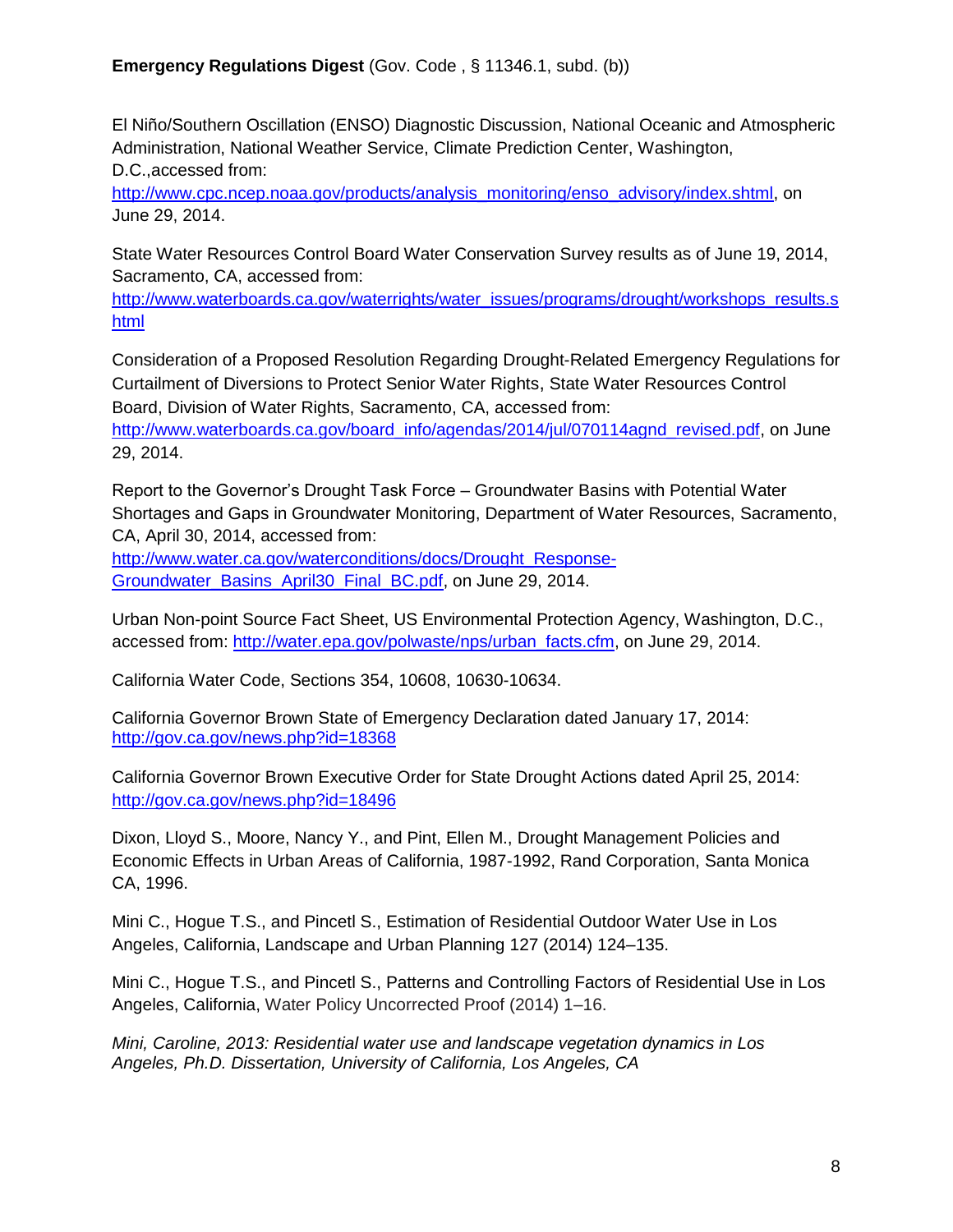Renwick, Mary E., and Green, Richard D., Do Residential Water Demand Side Management Policies Measure Up? An Analysis of Eight California Water Agencies, Journal of Environmental Economics and Management 40,37-55 (2000).

Olmstead, Sheila M., and Stavins, Robert N., Managing Water Demand: Price vs. Non-Price Conservation Measures, A Pioneer Institute White Paper, No. 39 (2007).

Halich, Greg, and Stephenson, Kurt, The Effectiveness of Drought Management Programs in Reducing Residential Water-Use in Virginia, Virginia Water Resources Research Center, Blacksburg, VA, April 21, 2006.

California Department of Water resources, Public Review Draft (PRD) of *California Water Plan Update 2013 (Update 2013)* accessed from: [http://www.waterplan.water.ca.gov/cwpu2013/prd/index.cfm,](http://www.waterplan.water.ca.gov/cwpu2013/prd/index.cfm) on June 29, 2014.

# **Informative Digest**

## **Summary of Existing Laws and Regulations**

At present, there is no statewide prohibition on individual activities to promote conservation. There is also no law or regulation requiring urban water suppliers to affirmatively adopt drought shortage contingency plans, implement specific stages of their drought shortage contingency plans, or report the amount of water they produce to the state. There is also no law or regulation requiring distributors of public water supplies who are not urban water suppliers to adopt water shortage contingency plans, limit outdoor irrigation by their customers, or implement other mandatory conservation measures. The proposed regulation constitutes the first statewide directive to individuals and to urban water suppliers to undertake specific actions to respond to the drought emergency; consequently, the proposed regulation is consistent and compatible with existing regulations on this subject. The proposed regulation neither differs from nor conflicts with an existing comparable federal statute or regulation.

### **Description and Effect of Proposed Regulations**

The proposed emergency adoption of section X sets forth the State Water Resources Control Board's findings of drought emergency. The proposed emergency adoption of section X.1 directs individuals statewide to refrain from engaging in certain activities to promote conservation to meet the drought emergency. The proposed emergency adoption of section X.2 directs urban water suppliers to report information to the Board and to take actions to promote conservation and directs all other water suppliers to take actions to promote conservation.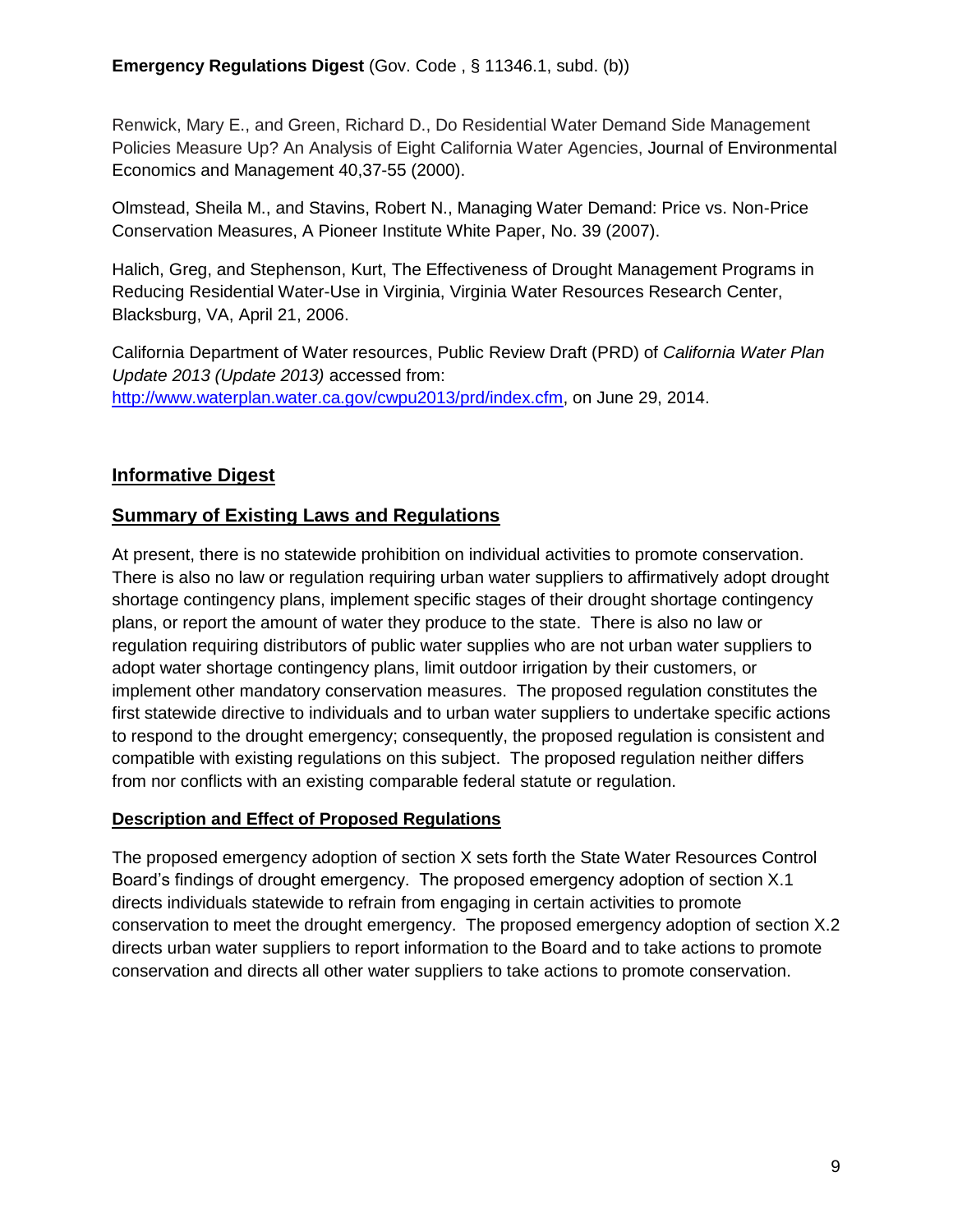Proposed Emergency Regulation Section X

Proposed Section X sets forth the Board's findings of drought emergency, noting the Governor's adoption of two emergency proclamations pertaining to drought conditions, the persistence of drought conditions, the dry nature of the preceding two years, and the likelihood that drought conditions will continue.

Proposed Emergency Regulation Section X.1

Proposed Section X.1 prohibits several activities, except where necessary to address an immediate health and safety need or to comply with a term or condition in a permit issued by a state or federal agency, to promote conservation. The section prohibits the application of water to outdoor landscapes in a manner that causes visible runoff, the use of a hose to wash an automobile except where the hose is equipped with a shut-off nozzle, the application of water to hardscapes, and the use of potable water in non-recirculating ornamental fountains.

Proposed Emergency Regulation Section X.2

Proposed Section X.2 directs urban water suppliers to implement the stage of their water shortage contingency plans that impose mandatory restrictions on outdoor irrigation, requires those urban water suppliers without adequate drought shortage contingency plans to adopt them or other measures to promote conservation within thirty days, and report monthly water production information to the Board. The section also directs distributors of public water supplies that are not urban water suppliers to either limit outdoor irrigation, or implement another mandatory conservation measure or measures to achieve conservation.

#### **Authority and Reference Citations**

| For Section X   |                                                             |  |
|-----------------|-------------------------------------------------------------|--|
|                 | Authority: Wat. Code, § 1058.5.                             |  |
|                 | References: Wat. Code, §§ 102, 104, 105.                    |  |
| For Section X.1 |                                                             |  |
|                 | Authority: Wat. Code, § 1058.5.                             |  |
|                 | References: Wat. Code, §§ 102, 104, 105.                    |  |
| For Section X.2 |                                                             |  |
|                 | Authority: Wat. Code, § 1058.5.                             |  |
|                 | References: Wat. Code, §§ 102, 104, 105; 350; 10617; 10632. |  |
|                 |                                                             |  |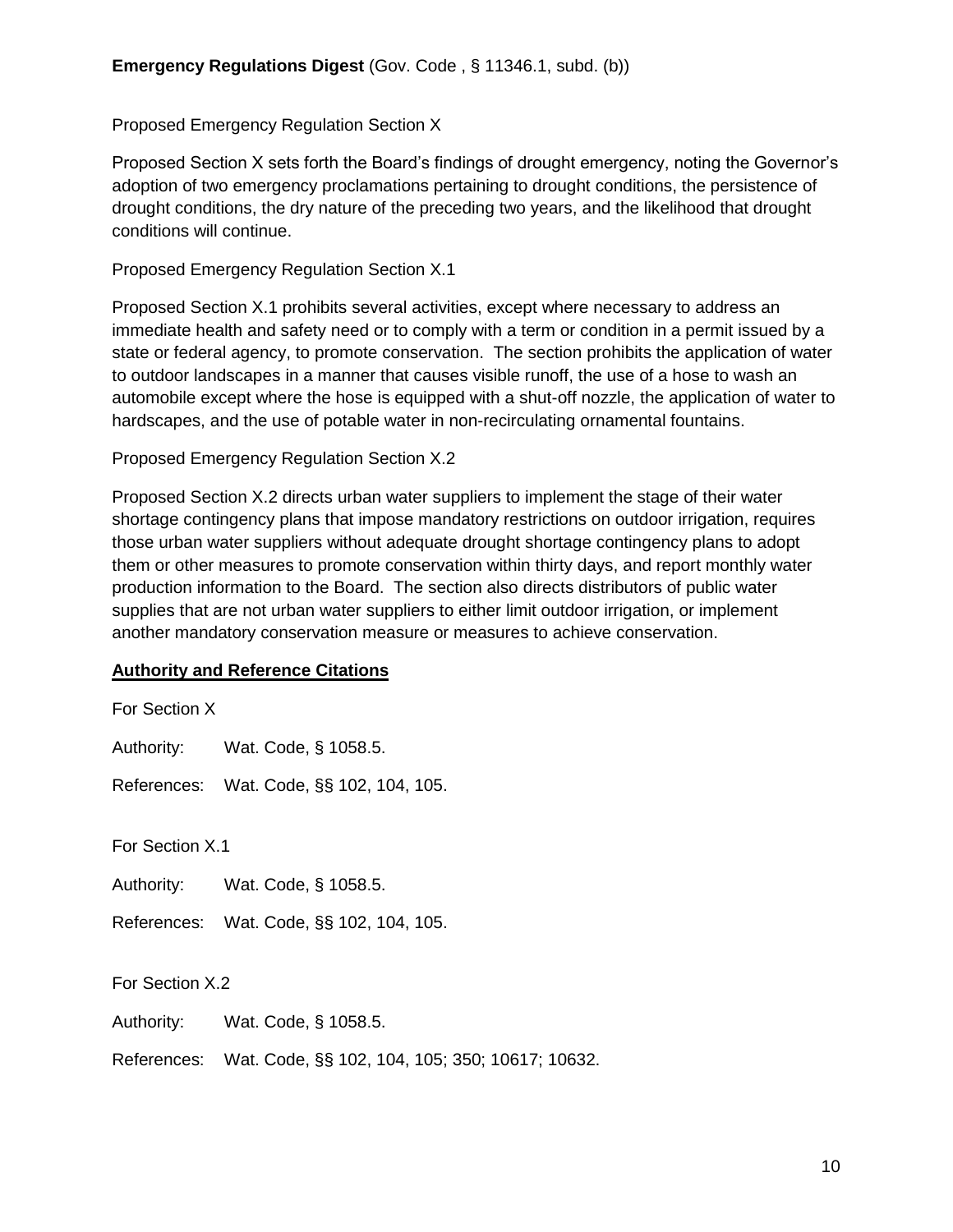### **Mandate on Local Agencies or School Districts**

The State Water Resources Control Board has determined that adoption of sections X and X.1 does not impose a new mandate on local agencies or school districts. The sections are generally applicable law.

The State Water Resources Control Board has further determined that adoption of section X.2 does not impose a new mandate on local agencies or school districts, because the local agencies affected by the section have the authority to levy service charges, fees, or assessments sufficient to pay for the mandate program or increased level of service. (See Gov. Code, § 17556.)

### **Suspension of California Environmental Quality Act**

On April 24, 2014, the Governor issued an executive order addressing the drought emergency, which, among other things, suspended the California Environmental Quality Act (CEQA) as applied to the State Water Resources Control Board's adoption of emergency regulations to "prevent the waste, unreasonable use, unreasonable method of use, or unreasonable method of diversion of water, to promote water recycling or water conservation, and to require curtailment of diversions when water is not available under the diverter's priority of right." The proposed emergency regulation falls under this suspension.

# **Public Agency and Government Fiscal Impact Analysis**

### **Summary**

Increased urban water conservation will result in reduced water use by the customer, which in turn will result in reduced water sales and lost revenue for urban water suppliers. This loss in revenue will be a function of the amount of water conserved (and therefore not sold) and the unit price that water would have sold for. California Urban Water Supplier water rates are primarily comprised of a fixed and a variable component. The variable portion of the rate is based on the volume of water used by the customer and generally the fixed portion does not change with use. The variable portion of the rate therefore represents the unit cost of lost revenue.

In addition to lost revenue from reduced water sales, urban water suppliers will also incur costs associated with water production reporting as required by the proposed emergency regulations.

Implementation of the proposed emergency regulations will result in additional workload for the State Water Board and possibly for the Department of Water Resources, however, this work will be accomplished through redirection of resources within existing agency budgets. Significant costs or saving for State agencies are therefore not anticipated.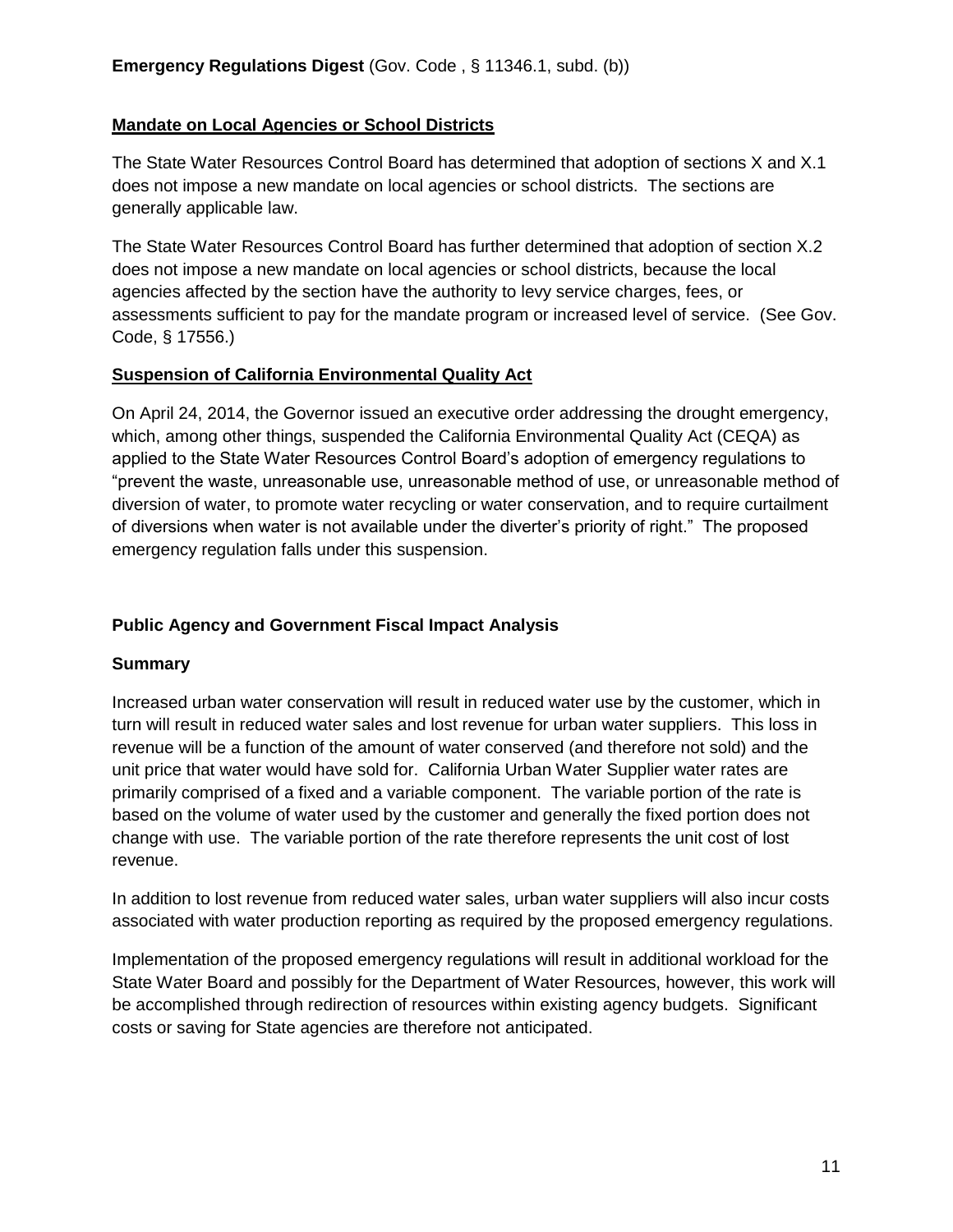#### **Fiscal Impacts to Public Water Supply Agencies**

Fiscal impacts to urban water agencies are assumed to result primarily from changes in water sale revenues. These are calculated below by developing a statewide average variable rate for water and multiplying it by the estimate of water sales reduction resulting from the proposed regulation.

#### Determination of Average Water Rates

Data was compiled from a 2013 Water Rate Survey prepared by published by Raftelis Financial Consultants, Inc. and the California-Nevada Section of the American Water Works Association to develop a statewide average estimate for the variable portion of urban water rates. The 2013 Rate Survey included information on the average fixed and variable water rates for 46 California Counties based on survey responses from 216 urban water suppliers statewide. The average rate (variable portion only) for each represented county was weighted by county population to determine a statewide average rate of \$ 1,086.77 per acre foot of water sold.

#### Estimate of Water Savings from the Proposed Emergency Regulation

According to the Department of Water Resources' Public Review Draft Water Plan Update 2013, total urban water use between 1998 and 2005 was 8.8 million acre-feet (MAF). Outdoor irrigation represents 44 percent of the total urban water use (3 MAF for residential landscape and 0.9 MAF for large landscapes). The proposed regulation prohibiting visible runoff therefore affects the 44 percent of statewide urban use dedicated to outdoor irrigation. The proposed regulation to require implementation of WSCPs at a mandatory level by urban water suppliers would, in some cases, entail restrictions on use by other customer classes, including residential indoor use in instances where mandatory restrictions include rationing of residential use. However, a review of the State Water Board's May 2014 survey results and a select group of WSCPs indicates that water suppliers with significant supply shortages have already implemented mandatory restrictions and are therefore already in compliance with the proposed regulation, while those that will need to invoke their WSCPs at a mandatory level to comply do not include restrictions on water use by the non-residential classes at the first level of mandatory restrictions. Thus, the Board estimates that the proposed regulations will have a minimal impact on the 56 percent of water used for purposes other than outdoor irrigation.

Many California Urban water suppliers are already implementing water conservation measures commensurate with those required by the proposed regulations and therefore conservation savings attained by their customers are not attributable to the proposed regulations. Fifty-three of the 268 urban water suppliers who responded to the State Water Board's survey indicated that they had already formally invoked their drought shortage contingency plans and have implemented both mandatory restrictions on outdoor water use and prohibitions on runoff into streets and gutters. These 53 urban water suppliers represent approximately 10 million retail customers, which accounts for about 38 percent of the survey response by retail population. The Board assumes that these 53 urban water suppliers are already implementing conservation measures that are commensurate with the requirements of the proposed emergency regulation. The Board also assumes that all 268 of the survey respondents collectively are representative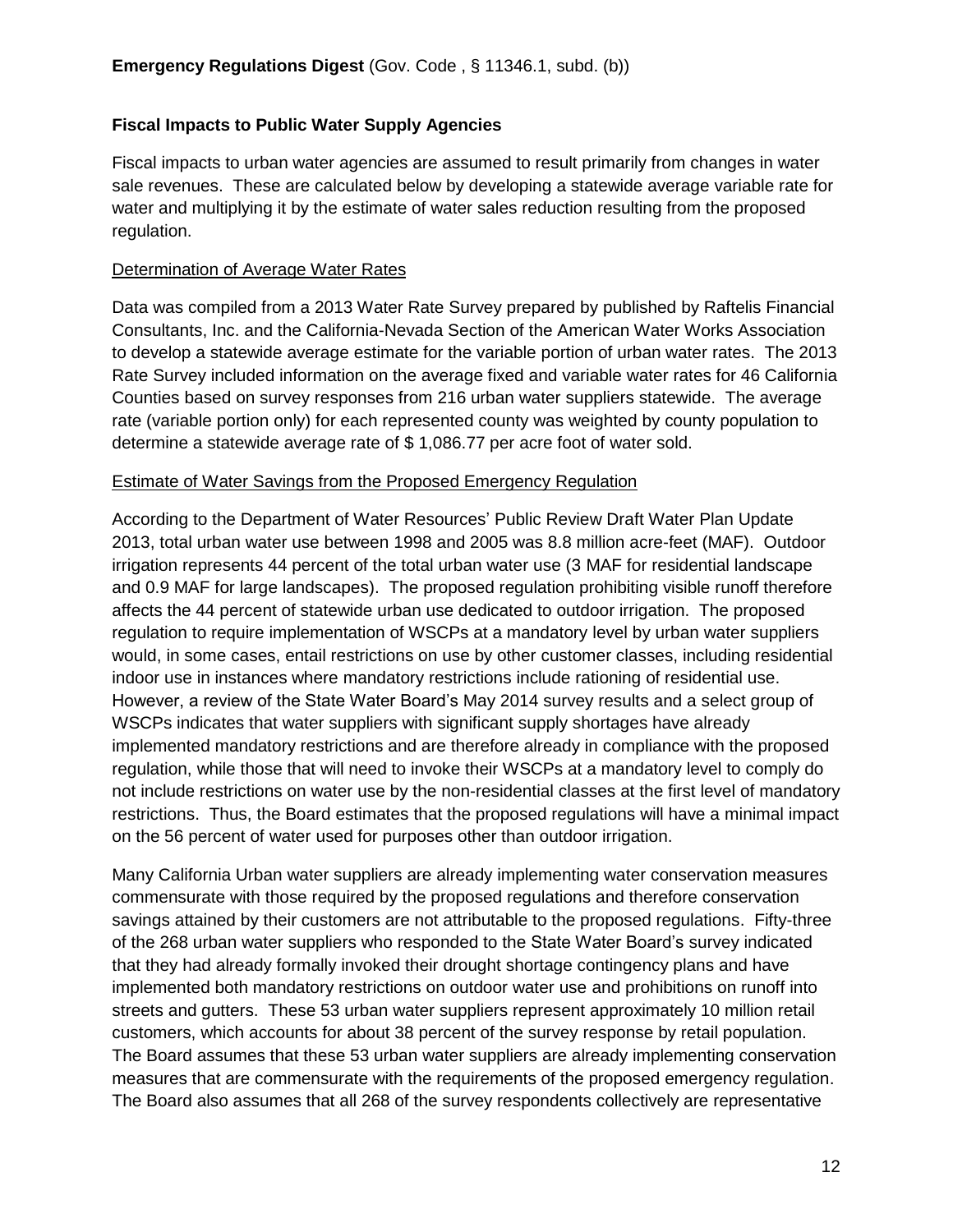of the urban water conservation actions being taken statewide. Based upon these assumptions, 62 percent of urban water use would be affected by adoption of the proposed regulations while 38 percent of urban water use would not be affected by adoption of the proposed regulations.

Various studies have analyzed the response of urban populations to mandatory use restrictions imposed during drought conditions. Multiple studies conclude that mandatory use restrictions are more effective than voluntary conservation measures because areas that have imposed mandatory use restrictions have achieved greater use reductions than areas that imposed only voluntary measures, controlling for other variables. The amount of conservation achievable through mandatory restrictions varies. Conservation savings of up to 29 percent have been observed. For example, a study conducted on the effects of water demand management policies of eight California water agencies during the period from 1989-1996, which included 3 years of drought (1989-1991), found that rationing and use restrictions were correlated with use reductions of 19 percent and 29 percent, respectively. The study's authors concluded:

In general, relatively moderate (5-15%) reductions in aggregate demand can be achieved through modest price increases and "voluntary" alternative [Demand-Side Management] policy instruments, such as public information campaigns. However, to achieve larger reductions in demand (greater than 15%), policymakers will likely need to consider either relatively large price increases, more stringent mandatory policy instruments (such as use restrictions), or a package of policy instruments. (Dixon & Moore, 1996).

A recent study from UCLA on use reductions in Los Angeles during the 2007-2009 drought reached similar conclusions:

Our results indicate that mandatory restrictions are most effective at reducing water consumption for [Single-Family Residential] households. The greatest impact of measures resulted from the combination of mandatory watering restrictions and the price increase, which led to a water reduction of 23% in July/August 2009, while voluntary restrictions led to only a 6% reduction in water use. (Mini, 2013).

In addition, a study of Virginia's severe 2002 drought found that mandatory use restrictions coupled with an aggressive information and enforcement campaign led to a 22 percent reduction in use. (Halich & Stephenson, 2006).

In many cases, mandatory use restrictions are instituted jointly with price increases. Although the proposed regulations do not mandate price increases, we anticipate that many water suppliers will implement rate design changes as part of implementing their WSCP and in order to ameliorate the impacts of reduced revenues as sales decrease due to conservation.

Thus, given the severity of the current drought and the level of resources already devoted to attaining the state's conservation goals, the Board anticipates the proposed regulations can result in up to a 20 percent reduction in outdoor water use, totaling 0.48 million acre-feet, as calculated below.

Total urban water use for outdoor irrigation: 3.9 MAF

Urban water use for outdoor irrigation affected by the proposed regulations:  $3.9*0.62 = 2.4$  MAF Estimated conservation savings from adoption of the proposed regulations: 2.4\*0.2 = 0.48 MAF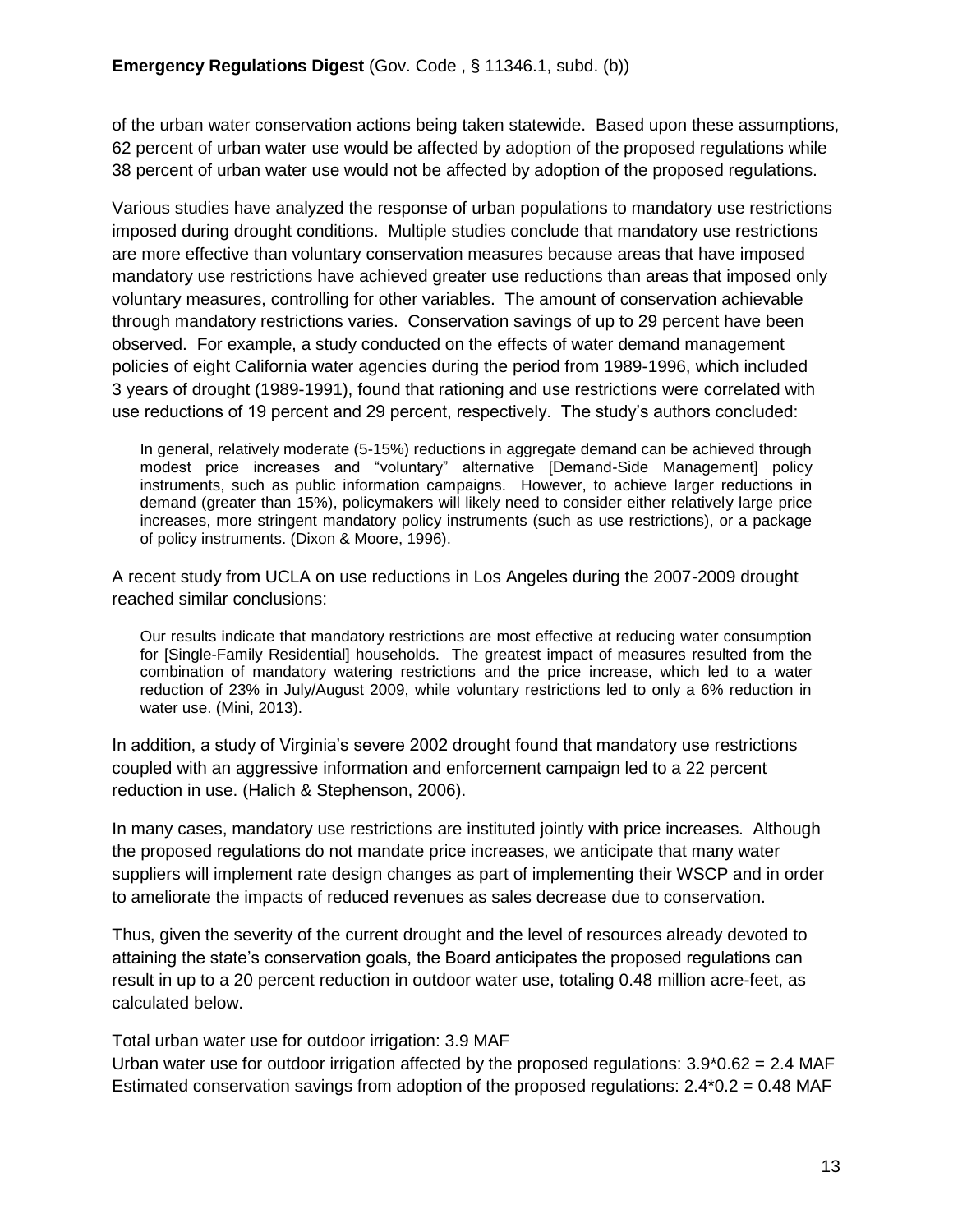### Reduction in Public Water Supplier Water Sales Volume

As described above, urban water use for outdoor irrigation affected by the proposed regulations is estimated to be up to 2.4 MAF per year. Urban Water suppliers in California, however, are comprised of both governmental agencies and investor owned utilities that are regulated by the California Public Utilities Commission (CPUC). Costs to investor owned utilities need not be considered for the purposes of estimating the costs of the proposed regulations on local agencies. The CPUC indicates that "there are 116 investor-owned water utilities under the CPUC's jurisdiction providing water service to about 16 percent of California's residents". The estimated 2.4 MAF per year of water used for outdoor irrigation can therefore be reduced by 16 percent for the purpose of determining the amount of conservation and corresponding revenue impact to local government resulting from adoption of the proposed regulation. This brings the total volume of outdoor irrigation water use down to approximately 2.016 MAF per year. Since the proposed regulations are estimated to achieve in as much as a 20 percent reduction in water use it follows that the proposed regulations could result in a reduction in water sales by local government agencies of 403,200 acre-feet per year (i.e, 20% of 2.016 MAF).

### Calculation of Decreased Public Water Supplier Sales Revenues

The estimated decreased sales revenues are a function of the average variable water rate and the amount of decreased sales volume. The estimate of decreased sales revenues due to the proposed regulations is \$438,185,664, as calculated below.

Average statewide variable water rate: \$1,086.77 per acre-foot Estimated conservation savings (local government portion) from proposed regulations: 403,200 acre-feet

Total revenue impact: \$1086.77\*403,200 = \$438,185,664

# Note on calculation methodology

This methodology likely overstates the fiscal impact of decreased revenues for several reasons. First, it does not account for the savings in energy and chemical costs water suppliers will realize due to decreased water production. Second, it does not account for the avoided cost of supply augmentation that could be necessary if not for the conservation savings generated by the proposed regulations.

# **Reporting Costs**

The estimated cost of reporting as would be required by the proposed emergency regulations were determined by multiplying the total number of urban water supplies that would be required to submit monthly water production reports by the estimated average time to compile and submit water production information and by an average staff cost per hour. Based on information provided by the Department of Water Resources there are 440 urban water suppliers that are subject to Urban Water Management Planning Act requirement to prepare an Urban Water Management Plan and therefore subject to the proposed reporting requirements.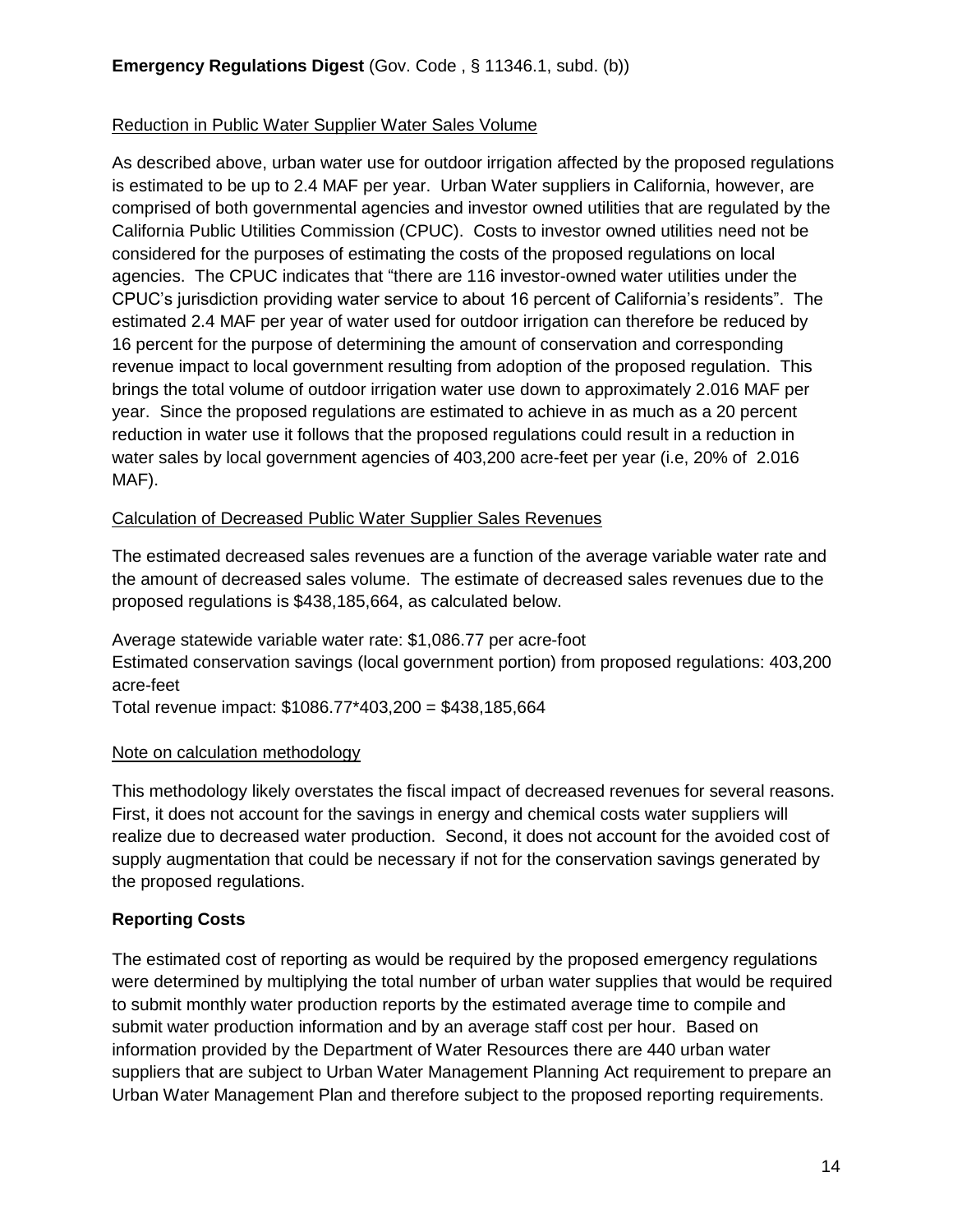The maximum amount of time to prepare and submit the water production data is estimated to be 4 hours per urban water supplier per month. The estimated average total hourly staff costs of urban water supplier staff required to complete the certification form is \$65 per hour or \$260 per monthly report. If adopted, the term of the proposed emergency regulations would be 270 days or almost 9 months. Therefore, the total maximum reporting costs to urban water suppliers as a result of the proposed regulations is estimated at \$1,029,600 (440 urban water suppliers multiplied by the \$260 cost per monthly report multiplied by 9 months).

### **Total Implementation Cost**

The total estimated cost of implementing the proposed regulations is \$439,215,264, which is the sum of estimated lost revenues to urban water suppliers and the estimated reporting costs as described above.

## **References:**

California Department of Water resources, Public Review Draft (PRD) of *California Water Plan Update 2013 (Update 2013)* accessed from: [http://www.waterplan.water.ca.gov/cwpu2013/prd/index.cfm,](http://www.waterplan.water.ca.gov/cwpu2013/prd/index.cfm) on June 29, 2014.

California Public Utilities Commission (CPUC) Website, accessed from: [http://www.cpuc.ca.gov/PUC/water/,](http://www.cpuc.ca.gov/PUC/water/) on July 1, 2014

Dixon, Lloyd S., Moore, Nancy Y., and Pint, Ellen M., Drought Management Policies and Economic Effects in Urban Areas of California, 1987-1992, Rand Corporation, Santa Monica CA, 1996.

IMPLAN [\(http://www.implan.com\)](http://www.implan.com/)

Halich, Greg, and Stephenson, Kurt, The Effectiveness of Drought Management Programs in Reducing Residential Water-Use in Virginia, Virginia Water Resources Research Center, Blacksburg, VA, April 21, 2006.

Mini C., Hogue T.S., and Pincetl S., Estimation of Residential Outdoor Water Use in Los Angeles, California, Landscape and Urban Planning 127 (2014) 124–135.

Mini C., Hogue T.S., and Pincetl S., Patterns and Controlling Factors of Residential Use in Los Angeles, California, Water Policy Uncorrected Proof (2014) 1–16.

*Mini, Caroline, 2013: Residential water use and landscape vegetation dynamics in Los Angeles, Ph.D. Dissertation, University of California, Los Angeles, CA*

Olmstead, Sheila M., and Stavins, Robert N., Managing Water Demand: Price vs. Non-Price Conservation Measures, A Pioneer Institute White Paper, No. 39 (2007).